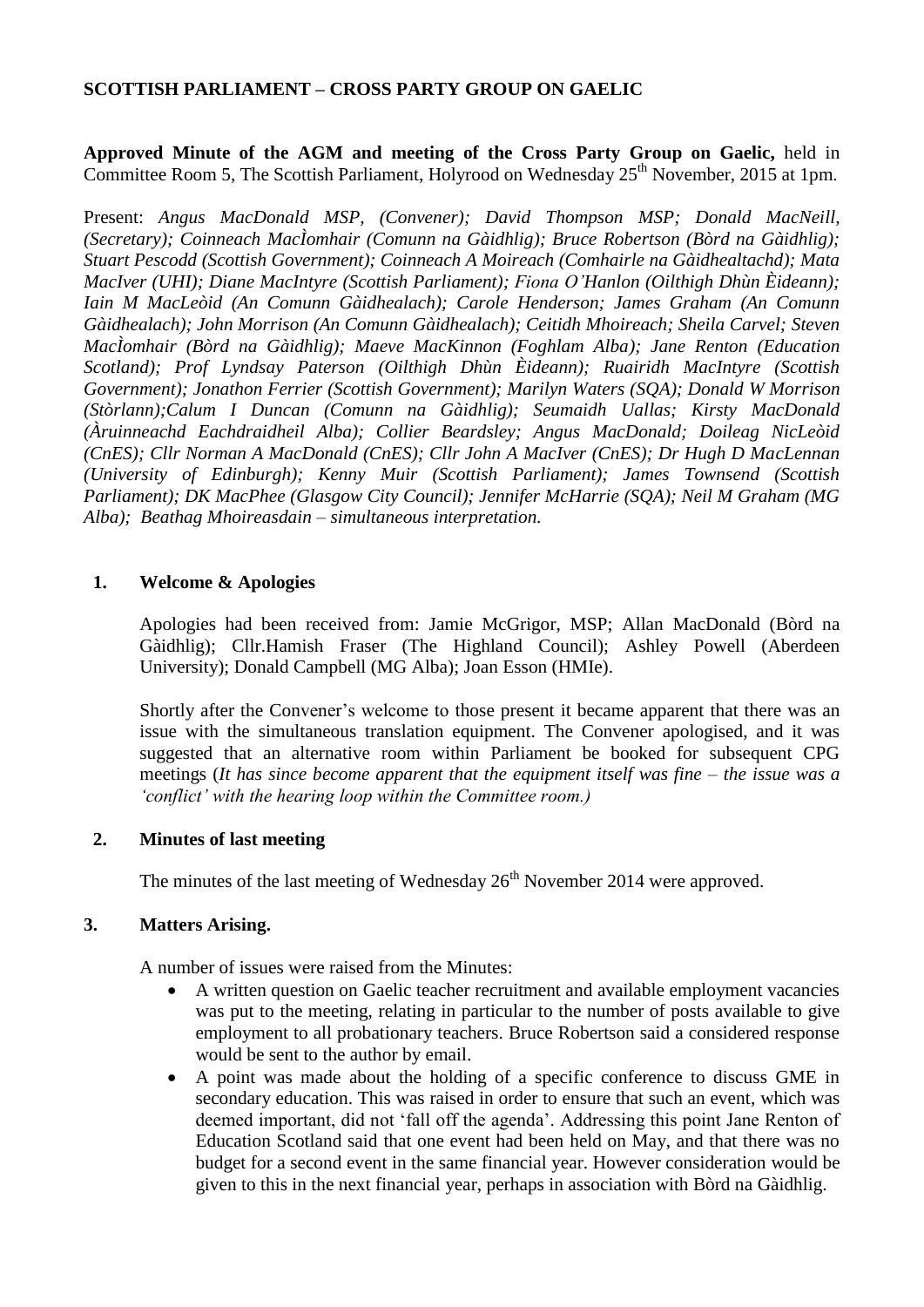- The issue of the use of Gaelic within the Scottish Parliament chamber and debates was raised. In relation to this, the Convener was able to confirm that new resources, including leaflets and sound files were being prepared and circulated to address this. It was hoped this would encourage the use of Gaelic within the Parliament, but also act as an example of good practice to other public bodies.
- The question of 'dual qualification' of Gaelic teachers was raised to say that the GTC were moving to reinstate this.

**(***To better suit the diary commitments of contributors, and to allow a more logical progression of topics, it was agreed to take the presentation on Gaelic within the census data ahead of the Bòrd presentation on the work being done to produce statutory guidance on Gaelic Education*).

# **4. Gaelic within the 2011 census – further detailed analyis. Prof Lyndsay Paterson and Fiona O' Hanlon, Edinburgh University.**

(*A copy of this presentation is circulated with the Minutes. It is also to be made available on the National Records Office website.*)

A presentation was given on this work, jointly carried out by Edinburgh University and Soillse. The intention was to undertake a comprehensive and innovative look at the Census data, to better inform policy makers.

Some key points made:

- $\bullet$  Old "parish level" analysis gives some historical resonance; there are 7 with  $>50\%$ Gaelic speakers (GSp); 7 with 25-50% GSp; and 20 with 10-25% GSp;
- 43% of GSp live in areas where there are fewer GSp than the national average;
- Incidence of GSp aged 5-11 is up 25% between 2001 and 2011;
- Incidence of GSp aged 65 plus is down 14% over the same period;
- The number of Gaelic Speakers has 'held its own', while the population as a whole as declined;
- 40% of those who can speak Gaelic do so at home (80% of these are in the Western Isles parishes);
- In terms of recorded Gaelic use, there was a strong link not just with ability, but with the amount of Gaelic in the community;
- Gaelic use and encouragement at individual, home and community levels all matter;
- The 'home' matters but remains a difficult area for policy makers/intervention;
- Success of GME can be seen as being about the individual  $-$  a good system  $-$  but there is evidence of the contribution to the overall Gaelic development effort.

Following the presentation a number of points were raised/discussed:

- Whether this had any implications for funding? The response was that this is a crucial area of policy debate – whether to focus resources on the areas with strongest concentration of GSp at community level, or to 'spread out' the funding more widely;
- Whether GME success at primary level was identifiable at secondary level? This is difficult to assess and would need specific survey exercise to track Gaelic speakers over time. The data shows that of young GSp (12-17 y/o) 40% live in non GSp households; therefore the get Gaelic during primary education, but it's likely this declines over time once they have left GME.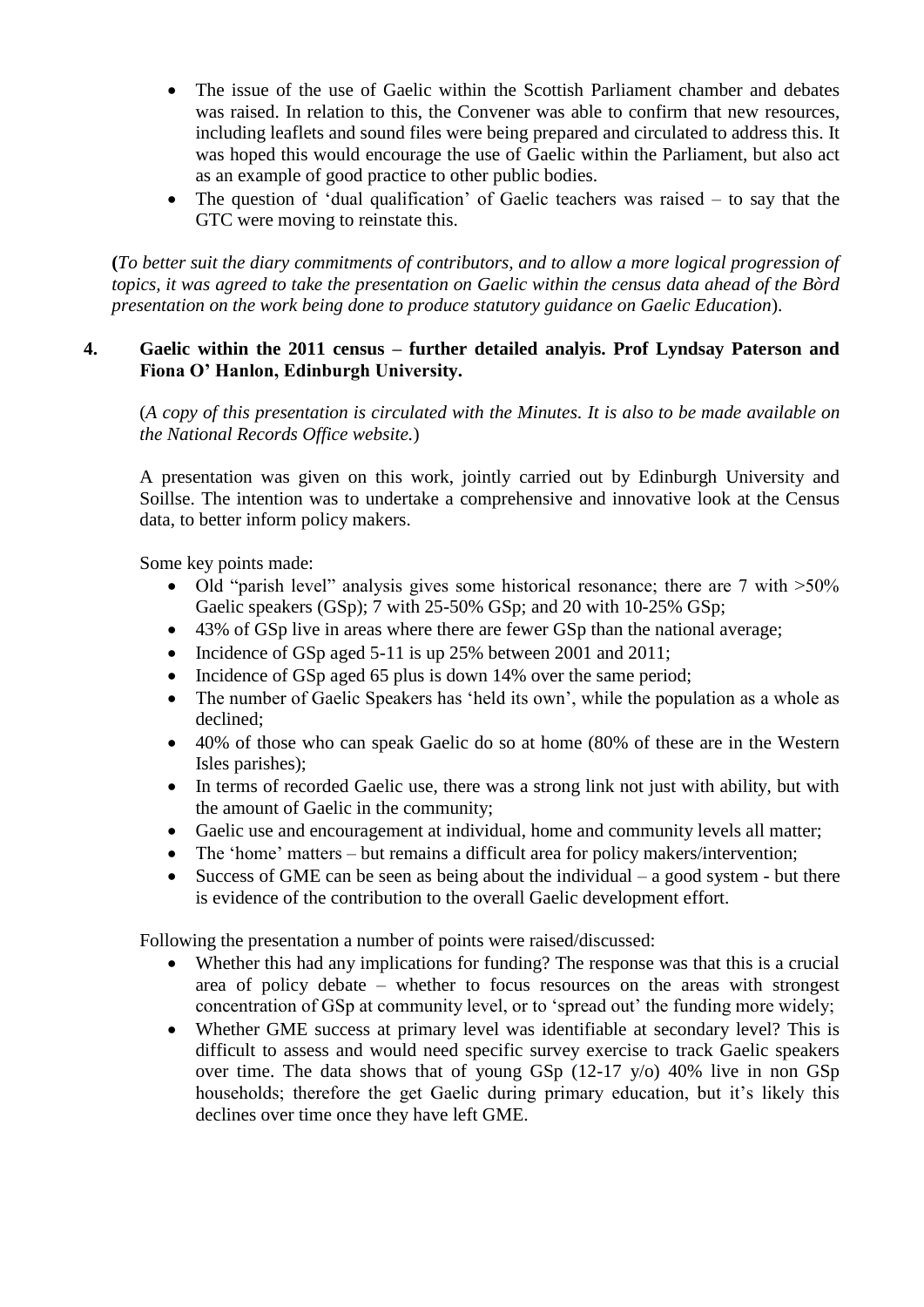### **5. Progress on preparation of Statutory Guidance on GME – Bruce Robertson, Bòrd na Gàidhlig**

Bruce Robertson (Interim Head of Education, Bòrd na Gàidhlig) made a presentation on the work being undertaken to prepare the Guidance document – a statutory obligation on the Bòrd, and arising from the Education Bill (Scotland) 2005.

*(A copy of the presentation is circulated with the Minutes).*

A number of 'engagement sessions' had been held, throughout Scotland, to seek views on this new Guidance.

Bòrd na Gàidhlig itself had discussed the issue at length and were of the view that it needed strengthening:

- 1. A 'presumption in favour' of GME across Scotland (where the agreed criteria were met);
- 2. Creating a clear 'learning journey' from pre-school through to secondary level;
- 3. Clear Guidance on GME is essential;
- 4. A robust Financial Memorandum to provide clarity on the resources available.

GME overall had been a huge success. The current challenges are largely down to that success and the demand it has created. The new Education Bill (and eventual Act) will be a significant milestone in the progression of GME. The Bòrd is seeking views on the statutory guidelines to be followed. A number of specific consultation questions are highlighted on the Bòrd website.

A key step forward will be the duty on Local Authorities to promote and support GME, and how they respond to parental GME requests will be critical.

Another key issue will relate to the management of examples of 'non compliance' with the Guidance.

In the following discussion a number of points were raised:

- The question of teacher recruitment. The response was that the Bòrd would do what it could to see that Gaelic teaching was attractive; and that the Colleges and Universities were responding positively to the requirement to have teachers trained and willing to work in a GME setting;
- That workforce planning also needs to take into account the parental demand for Gaelic learning in schools (as opposed to GME streams);
- That Additional Support Needs provision was not in the legislation, but that will be covered in the guidance;
- That the question of classroom support would also be considered to support those children from non-Gaelic speaking households;
- That the biggest threat currently facing GME and Gaelic education overall was the current budgetary and public finance situation.

During further discussion a point was also raised about Freedom of Information requests put to, and addressed by Bòrd na Gàidhlig, in relation to Gaelic teacher numbers. The response was that while the Bòrd had a good overview on the postion, it was not the owner of the detailed data and could not therefore issue it in response to FOI requests. A further difficulty (in the sense of data availability) was that Local Authorities are the actual employers rather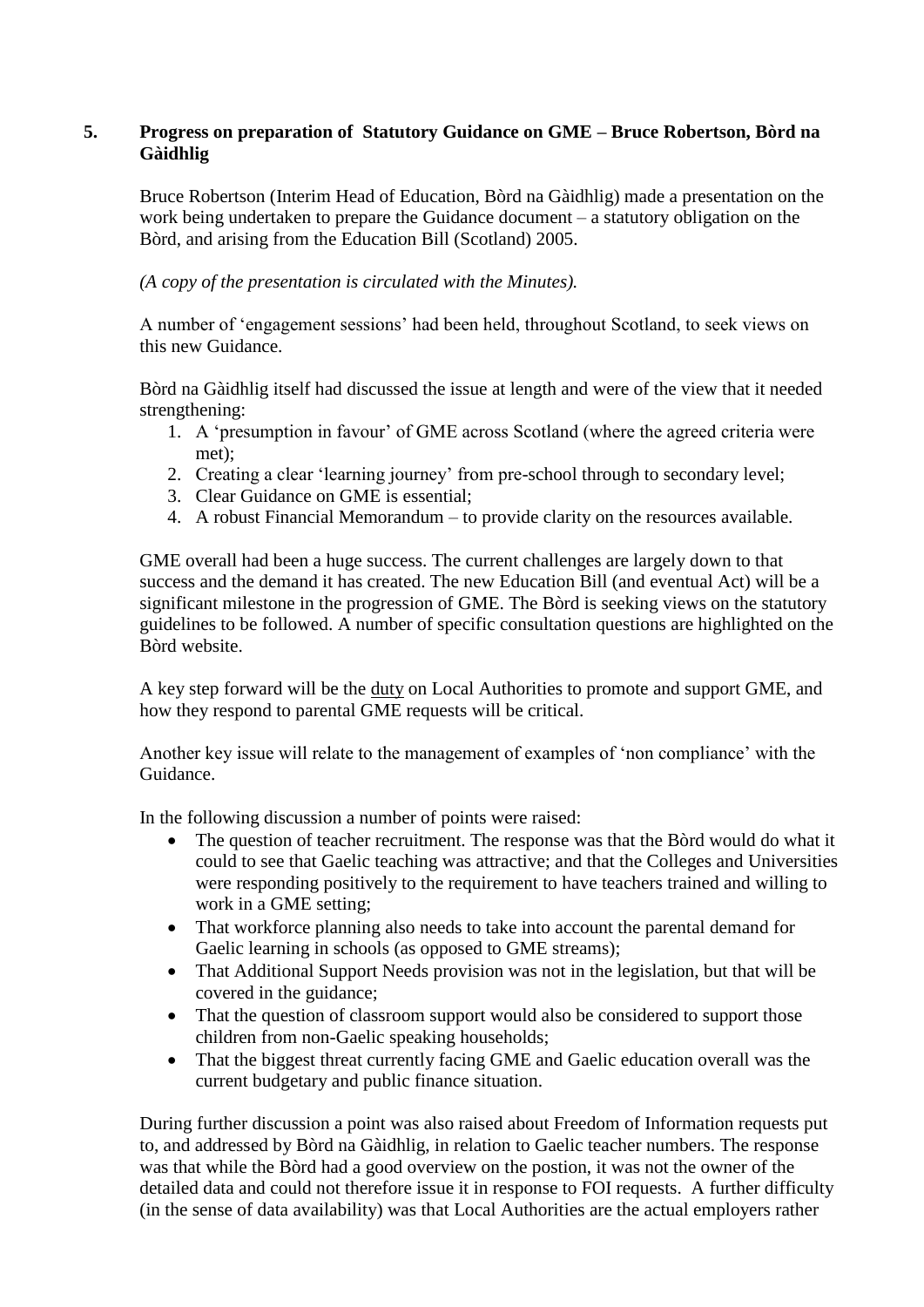than the Bòrd or Scottish Government. Some LAs had changed pupil:teacher staffing formulae leading to a decline in teacher numbers. However the Bòrd said it was important that everyone be working from the same dataset and that they would try to address this. This was welcomed by those present.

### **6. Bòrd na Gàidhlig' – a general update on the Bòrd's position and priorities – Bruce Robertson.**

A number of issues were presented:

- The Education Bill currently a focus of a great deal of work, and an important milestone; there was good Parliamentary support and the Bill was being strengthened; would see the final shape of the Bill by mid-Decemember; that initiatives to attract teachers were being developed; that secondary education was an increasing priority and that this led into a debate about a deliverable core curriculum mathed to workforce planning.
- That there should be 'fit for purpose' adult education and Gaelic arts strategies, including operating models. In terms of Gaelic arts it was disappointing about PnE, but that the Bòrd was continuing to work with the sector and Creative Scotland to develop an 'exciting offer' which would be announced early in the New Year. Activity at community level would form an important element of this;
- Working alongside MG Alba in the areas of online and digital solutions;
- An advert had gone out seeking new Bòrd members. It was hoped to recruit up to 6, and that interviews would be held the following week;
- CEO vacancy that the interim management team of Joe Moore, Bruce Robertson, and Neil Graham had prepared and submitted a report which would be considered by the Bòrd the following week. It was anticipated that an advert for the CEO post would be published early in the New Year.

# **7. AOCB**

**(***In relation to the news of Pròiseact nan Ealan being wound up*) – A question was asked on the funding position between Bòrd na Gàidhlig and PnE: Were the Bòrd actual funders of PnE? The response was that they were, and that an offer of further financial support had been made. Given this, the Bòrd themselves were surprised by the PnE announcement. However it was said there were issues with other funders.

Disappointment was raised that an organisation like PnE had previously lost its core funding status – and that such support was necessary to allow it to develop and lever in project funding. It was stated that PnE had a 'reach' far beyond the Gaelic community and suggested that the CPG should take further interest in the position.

It was agreed that the CPG would write to Creative Scotland voicing concern at the demise of PnE and seeking assurances about ongoing support of the Gaelic arts in a more general sense.

**There was also discussion on Gaelic broadcasting and the threatened cut in funding from the Department of Culture, Media and Sport in Westminster**. A 'form of words' that could serve as the basis for consultation responses was tabled by John MacLeod of An Comunn Gàidhealach *(circulated with these minutes)*.

This discussion also covered MG Alba's call for a greater degree of funding support from the BBC towards the 'BBC Alba' ouput. An additional 10 hours/week from the BBC would be a significant contribution, and even at that, not close to parity with what the BBC contributes to S4C in Wales. BBC Alba is a significant contributor to Gaelic language development, but also to the Scottish economy, with multipliers demonstrating useful levels of employment – particularly important in more remote areas.